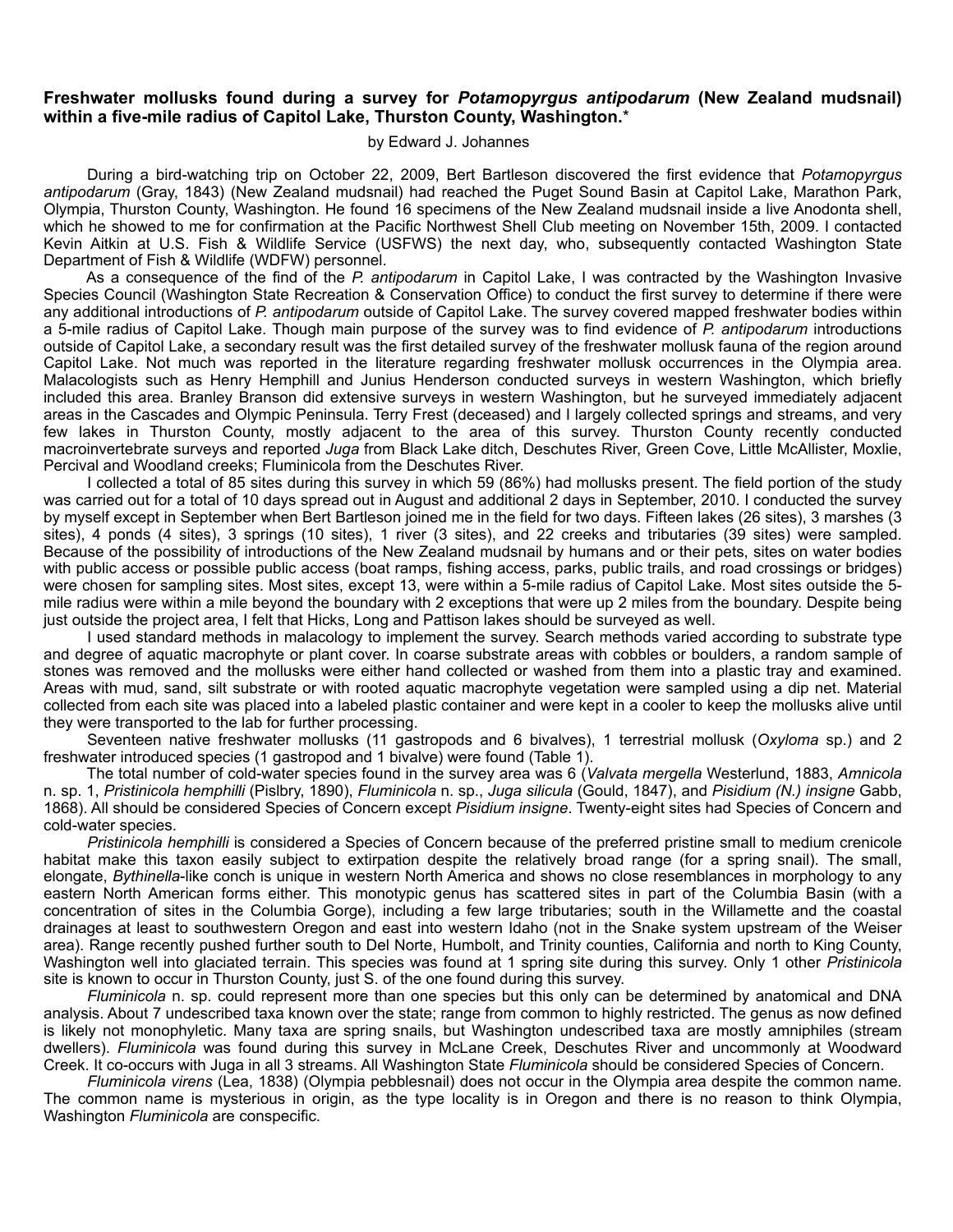*Juga (Juga) silicula* is considered a Species of Concern because of its limited range in streams in Thurston, Pierce, and King cos. which are very readily subject to modification and destruction from ongoing rapid urban growth. The range of this species was recently extended N. into glaciated terrain in the Big Soos Creek drainage (Green River tributary), King County, Washington. This species prefers streams and rivers with relatively good water quality, though found very rarely in lakes. Of all the mollusks collected, this species was found at the most sites (Table 1). Found in McLane, Swift, Fish Pond, Percival, Green Cove, Indian, Ellis, Woodland, Woodward and Moxlie creeks; Pattison Lake outlet; unnamed creeks flowing to Little Tykle and Butler coves; tributaries of Perry Creek and Black Lake; Deschutes River; Hewitt Lake. It is possible the Moxlie Creek *Juga* represents a new species, but until this is confirmed by anatomical and DNA analysis, this population is tentatively placed under *silicula*.

*Anodonta oregonensis* (Lea, 1838) (Oregon floater), *Margaritinopsis falcata* (Gould 1850) (western pearlshell) (originally under *Margaritifera*) and the spring dwelling conchologically unique (for western hydrobiid) *Colligyrus* n. sp. 9 (coastal duskysnail) have been reported in the area but were not found during this survey. Both unionids and *Colligyrus* n. sp. 9 should be considered Species of Concern.

 Two Species of Concern were surprise finds during the second to the last day of the survey. They were *Valvata mergella* and *Amnicola* n. sp. 1 both found co-occurring in Pattison Lake (site 83).

*Valvata mergella*, a very rare species, was first collected near Port Clarence, Seward Peninsula, Alaska by the Swedish Vega Expedition. In Washington, originally only collected from Paradise Lake, north King County, Washington by W.

J. Eyerdam in 1941, B. R. Bales in 1958, and T. J. Frest and I in 1995. Pattison Lake is the southern most known occurrence for this species *(ca*. 65 miles from Paradise Lake and over 2000 miles from Port Clarence). This taxon occurs in colder lakes and ponds (kettles) at low to moderate elevations. Presence of oxygenated soft substrate and aquatic macrophyte beds seem to be desiderata. This species seems to avoid nearshore habitats in kettle lakes making collecting by dredge from a boat or a dock necessary. The relatively large size, light green (not blue-green or emerald green as in *V. virens*) shell, and expanded aperture are quite distinctive (Figure 1). Reported from lakes and ponds on the west side of the Cascades in Washington, north to coastal Alaska, essentially to Bering Strait. The



Figure 1. *Valvata mergella*. Figure 28 in Burch, 1989. Measurement line= 1 mm.

southern end of the range is uncertain; but no populations were reported historically from Oregon or California. Status of populations in Alaska uncertain; no reports in recent years despite some searching. No recent reports from British Columbia or the Yukon or Northwest territories.

*Amnicola* n. sp. 1 is also a very rare species. The new occurrence for this species at Pattison Lake is a major range



Figure 2. *Amnicola* n. sp. 1. Shell on left and preserved specimen on right. Specimens from McWenneger Slough, Flathead County, Montana. Measurement line= 1 mm.

extension across a significant drainage divide (Cascades) from the original Columbia River basin sites in Curlew Lake near Republic, eastern Washington (*ca*. 230 miles away) and McWenneger Slough, Flathead County, Montana (*ca*. 420 miles distance). Sites in Idaho have not been found as of yet. Unlike the eastern U.S. *Amnicola limosa* (Say, 1817) (mud amnicola), which occurs in streams as well, this species is apparently strictly a limnophile of which two sites are kettle lakes (Curlew and Pattison), both, which have streams flowing in and out of them and additional site found in a Flathead River oxbow lake (McWenneger Slough). Often this species is found among aquatic macrophyte beds, generally on soft but welloxygenated substrate, e.g. marl or mud. Absent from dense macrophytes or in areas with anoxic sediments. Depth generally 2-6'+. This species grazes periphyton, apparently from macrophyte surfaces, but is also a detritivore. Shell and body similar to that of *Amnicola limosa*, but dark pigment on mantle concentrated in bar parallel to edge of pallial cavity is distinctive (Figure 2). In addition to *V. mergella*, this species co-occurs with the Clinton Forest Plan ROD (Record of Decision) species *Colligyrus* (formerly *Lyogyrus*) n. sp. 2 (Washington duskysnail) at Curlew Lake.

 Both *Amnicola* n. sp. 1 and *V. mergella* face similar threats. Neither are found in lower elevation lakes that have been rotenoned to remove the native fish fauna so game fish could be stocked, had extensive herbicide treatment to kill out aquatic macrophytes, strongly eutropified lakes, lakes with anoxic substrates, ones polluted by or with silitation problems exacerbated by logging, grazing, human development or activity. Terry Frest and I have found very few western or eastern Washington lower elevation lakes to retain the native mollusk fauna. Many of the kettle lakes in the area of occurrence have heavily developed shorelines, including housing with inadequate provisions for sewage and nutrient runoff management. Other *Valvata* species, which are more common than *V. mergella*, are now rarely found in western U.S. lakes and streams. Pattison Lake is in a rapidly growing urban area within the City of Lacey. The nearby introduction of the New Zealand mudsnail in Capitol Lake is another possible threat to both species. The introductions of *Bithynia tentaculata* (Linnaeus, 1758) (faucet snail) into McWennegar Slough and *Esox masquinongy* (Tiger muskies) into Curlew Lake in 1997 by WDFW to control populations of Squaw fish are additional threats to *Amnicola* n. sp. 1.